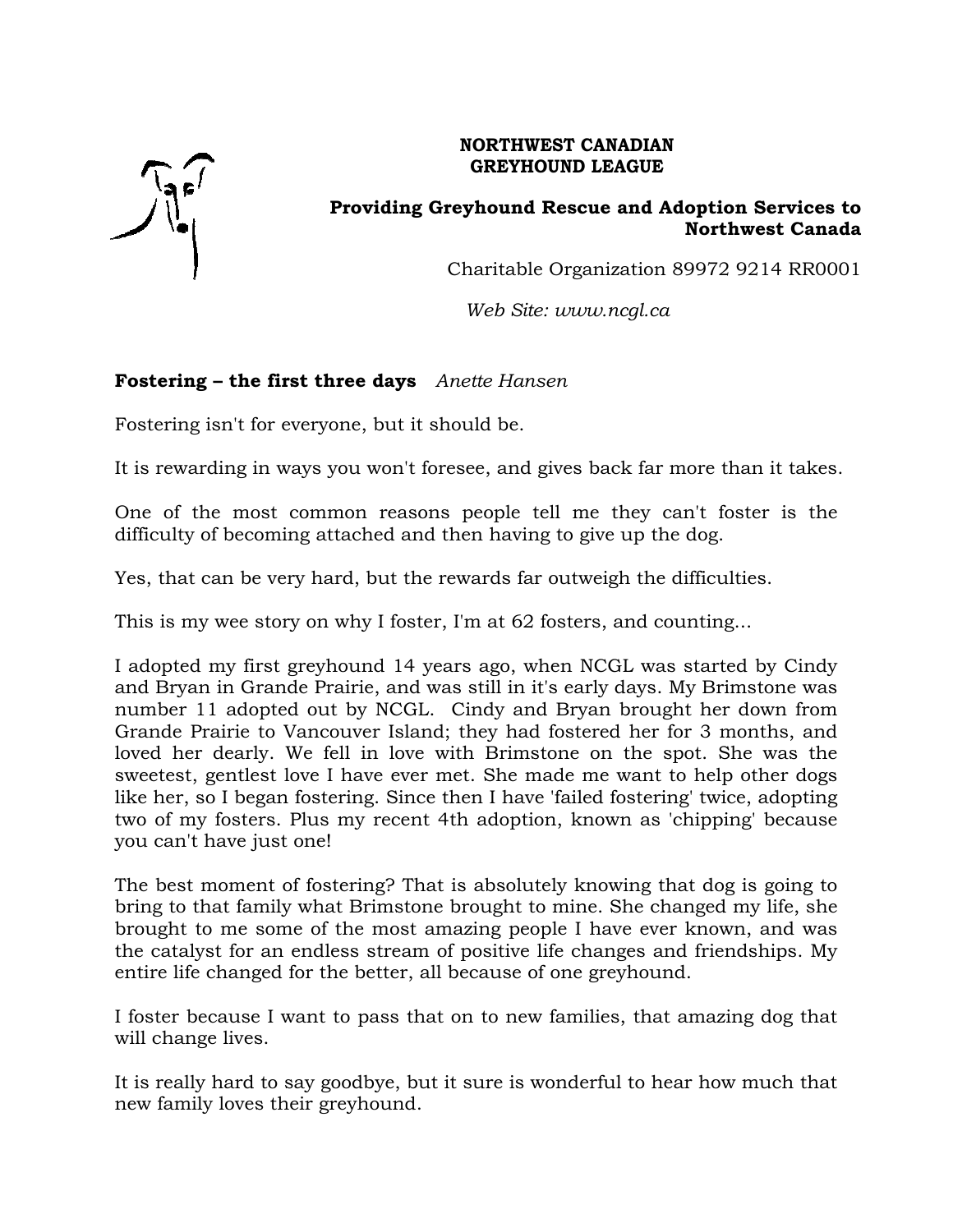The hardest part, watching them go, oh, that moment when they turn and look at you as they leave with the new family, wondering why you are letting them be taken...that is the hardest moment of all.

Fostering a retired racer isn't easy, but it is rewarding, not to mention really, really entertaining at times.

When the new dog arrives you need a safe place for them to den. A large crate, or an expen covered with a blanket are best. The greyhounds are used to being kenneled so generally they accept a crate easily. If you use an expen I recommend a tarp under the dogs bedding. Although it is rare, an accident could happen, and you don't want any mess soiling your floors.

The crate/expen should be in the main area of the home, family room, or wherever you spend most of your time. Preferably within close proximity to the outside door the dog will use for pottying. Have the pen set up before your foster dog arrives, you will likely need it almost immediately.

Our greyhounds come to foster care with a leash and collar, and ID tag and tag collar, and a muzzle. While it is tempting to 'free' the dog from life with a muzzle on, please realize that greyhounds are used to being muzzled, it is not a cruelty to use the muzzle, rather, it can keep the new greyhound from making a mistake that could be life altering. Please always muzzle when the new dog is meeting other dogs, this includes household dogs, dog park dogs, any and all dogs and other pets. Until you know your foster dog, always err on the side of caution. Please also muzzle when meeting children of any age. Muzzles are also a good idea when you are getting the dog used to being left alone loose in the house, just in case they decide your shoes would make a fun toy. You also do the adoptive family a favour by keeping the dog familiar with crate and muzzle, as the new family will need to use those when they take the dog home.

If you meet people who are scared by the muzzle, just say it is a new dog and you are just getting to know the dog and are simply being cautious. Most people understand and appreciate that.

Introduce your foster dog to the yard and inside the home on lead. This way you are close by and in control as they explore new surroundings.

Keep in mind that retired racers have never been in a home, everything is new to them. From floor surfaces, to stairs, glass, mirrors, counters, and food within reach. Not to mention other dogs, cats, and children.

Doors and windows within dog reach should be marked with masking tape. New greyhounds have no concept of glass and have been known to try to leap through glass.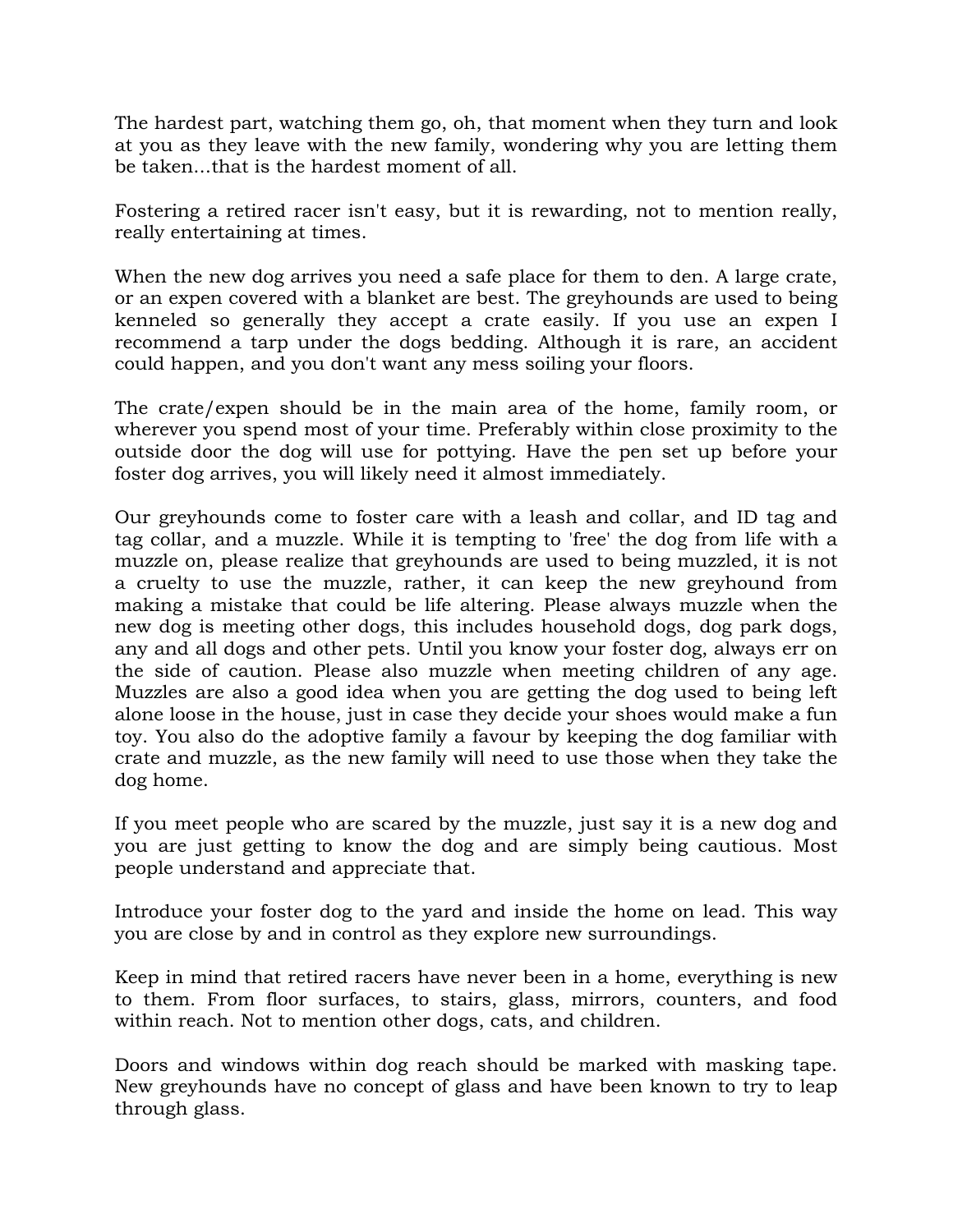Almost all new greyhounds will 'counter surf' attempting to help themselves to any food on the counter. I caught one of my new foster boys sneaking down my stairs with a full loaf of bread in his mouth, and another caught just in time after stealing a dirty steak knife out of the sink. Anything food scented is fair game.

During the first 1 to 3 days, you will need to follow your foster dog everywhere when they are exploring. Everywhere. They will put feet up on counters, steal things, and generally stick noses and bodies everywhere as they explore this new thing we call a house.

Greyhounds are used to being turned out at the track to do their business, so tend to be naturally clean about house manners, but they need to be taught where outside is when they are in a home. Marking in the house is not a sign of bad house manners, or an untrained dog, it is simply that a greyhound has no idea about what they can, and cannot do, inside a house. Follow your dog, and if they show the intent to mess in the house, a quick correction and scoot them outside, will show them the house rules. I have had surprisingly few 'go' in the house because I take the time right at the beginning to follow them around and catch any unwanted behaviours right away, and they all figure it out very quickly. It's a worthwhile time investment. Just a quick verbal 'no' or 'tsk' or whatever sound you like, will stop them.

Use the crate. When you go to the washroom, when you need a break, or when you need to go out, please. Use the kennel. Track dogs are kenneled the better part of their days, and while the goal is to eventually have them out of the crate and integrating into the household, you will need to utilize the crate a lot in the early days, and that is as it should be. Also, to the best of your ability, continue to use the crate at night and for when you are out, as it will help the new family. If your foster dog starts to protest at being crated, a Kong with peanut butter is usually an effective way to make them happy in their crate.

Use the crate for feeding if there are other dogs in the house, and assess how the dog feels about their food. Some greyhounds are naturally very defensive about their food, as they have never had another dog stick there nose in their dish. It may take a while to get the new dog used to the proximity of another dog while eating, and this should be done with extreme caution.

Start by feeding in a closed crate, then an open crate, but be right there. Then outside of the crate, then gradually move the feeding areas closer together. Always stand in between while the dogs are eating, always. I'm not a believer in feeding any dogs too close together, so if the closest they get is across the room from each other, that's just fine. If you feel the new dog (or the family dog) won't accept sharing feeding space, don't take any chances and feed them in separate rooms or feed one outside.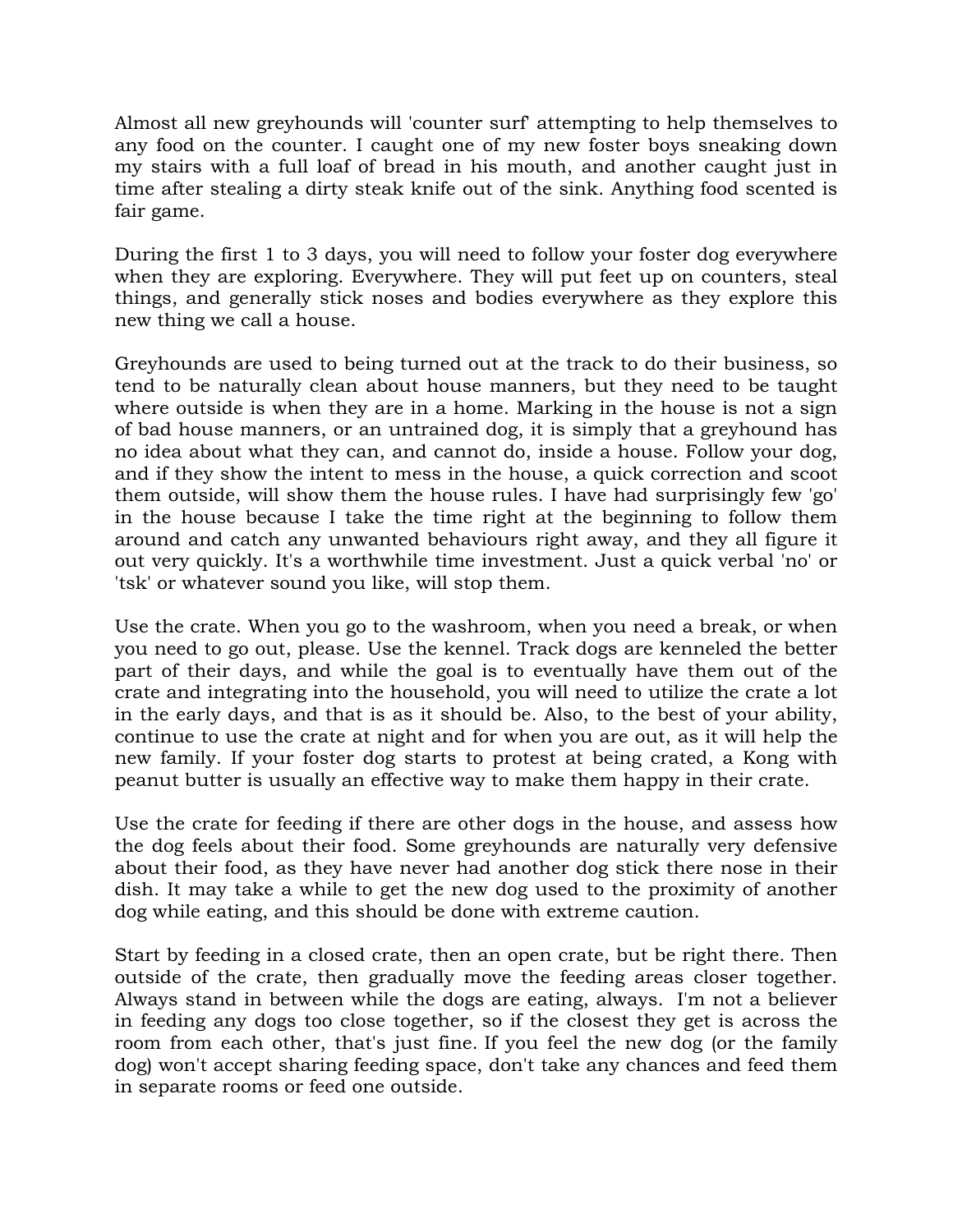If the new dog becomes territorial over items such as bones or toys, start taking them away regularly, cautiously of course, push the dog's neck/head away and take the item, say 'mine', hold it and carry it around a bit, then return it, then do it all over again, and again. Greyhounds have not had the opportunity to have things of their own, and they can become protective once they have 'things'. It is important they learn to graciously give it up, particularly if they go to a home with children. They tend to learn this very quickly. Most greyhounds simply want to please.

Most greyhounds also love to move objects around the house, I think it is the freedom of having things, and being able to manipulate their environment, which is not a freedom they have experienced before. They steal and relocate, but rarely destroy. (But sometimes they do, if it's precious, put it out of reach). I love watching them learn to take and move things, they are so proud!

I had two male fosters at once, and one stole every toy and shoe he could find, and took them outside and piled them on the deck, the other boy took the toys from the deck pile and moved them back into the house and piled all those things on a dog bed. And it went on and on, and on, and I laughed so hard I cried. They never got upset with each other; they just determinedly kept moving 'their' things, to their spot. Sooo funny!

Even the act of opening a drawer can cause a greyhound surprise, it's a concept they don't know, and we take for granted, most of my fosters are completely entertained watching me open and close drawers. Most funny.

Mirrors are also fascinating; they seem to think we keep dogs in the walls when they see their reflections.

When the dogs arrive their time clock is usually a bit out of whack. Track dogs usually get up fairly early, and most are from an earlier time zone. Your dog may start to fuss as early as 4:30-5, when they fuss take them out to do their business, then out them back to bed. Turn on very few lights, and don't make a fuss or speak any more than necessary. Quietly back to crate and bed and you may be able to get another hour or so before their stomach clock protests. If they continue to fuss try turning on country radio. Many of the kennels play country music to drown out any outside noises and keep the dogs calm. It really can help settle them in.

If they still fuss after going outside, and the music doesn't work, then they are hungry, so feed, then back to bed. The idea is to gradually stretch out the time between the dog waking, and when you let them out and feed them. I find it's only about a week at most before they are switched to our time.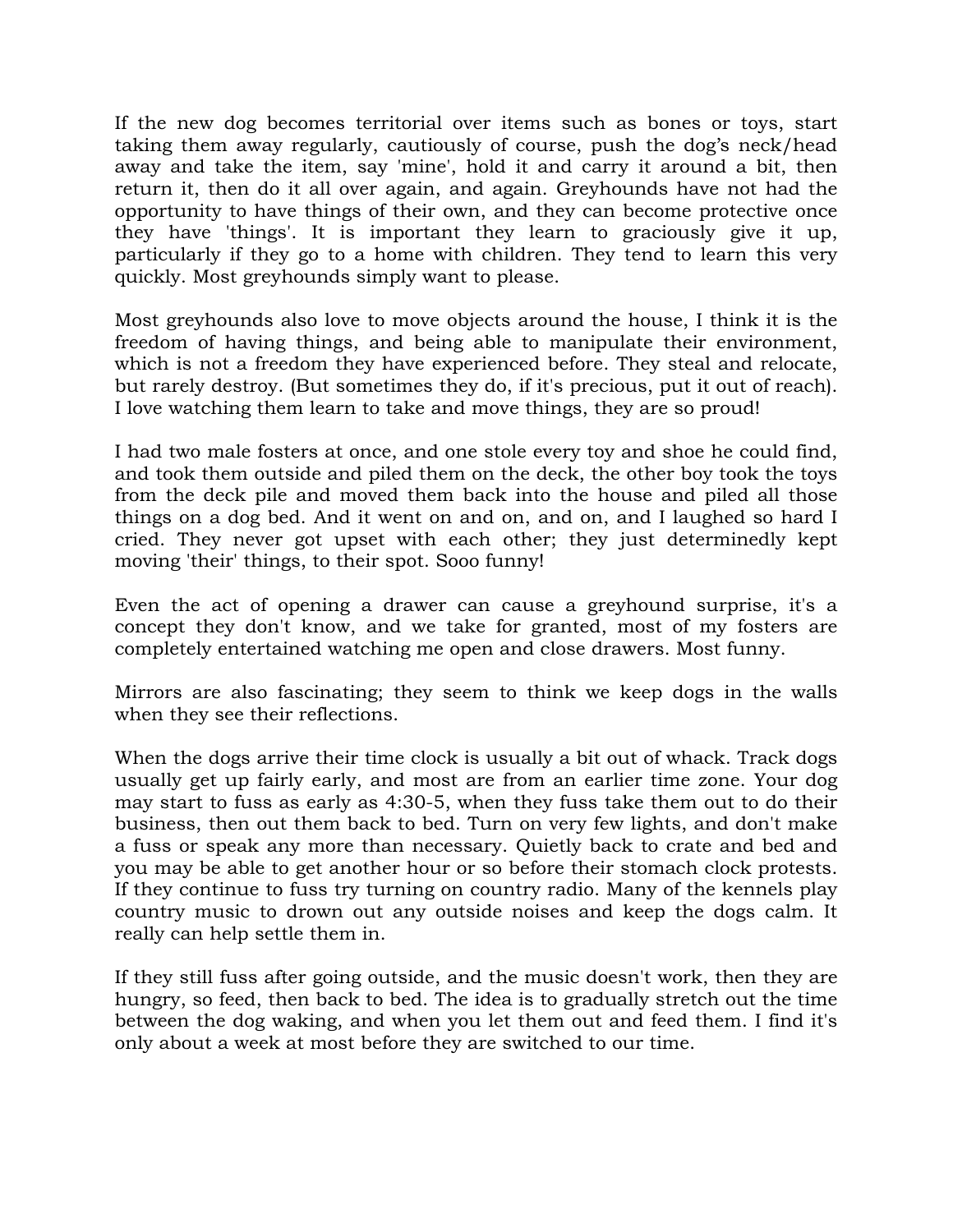When your foster dog is interacting with other dogs, be very, very careful. Keep the dog muzzled at first. What looks like play to most people, can actually be a greyhound exhibiting prey drive and it is a flash of a second from 'play' to 'prey'. If you see your greyhound going over the top of a dog's neck and getting 'grabby' with it's mouth, that's prey drive. This usually occurs when the other dog is making quick movements and/or noises. Squealing, whining and fast action dogs can trigger a fresh greyhound's prey drive. They simply are not used to this sort of movement from other dog breeds. In most cases it fades with time and exposure, but keep that muzzle on to prevent any injuries. Watch and get to know your foster's body language, very quickly you will recognize the eye focus and 'over the top' body language that signals they are becoming reactive. It does not mean they are going to be like this forever, they just need to learn that dogs are dogs, even the squeaky bouncy ones.

I have found that the first 3 days are most labour intensive, but also so very, very rewarding. Watching them learn and explore their new life is a gift.

Every dog we open our home and heart to, gets one more sweet, sensitive dog out of the racing life, and saves that life. As hard as it can be to love and care for, then to say goodbye to these amazing gentle loving dogs, you are giving the most amazing gift. Not just to the new family, but especially to the greyhound. They will know forever love, in their forever home. Soft beds, good food, health care, and unconditional love, and by fostering, you give that gift.

As heartbreaking as it is to watch your dear foster dog leave with their new family, it is even more heart filling to hear how the new family loves and appreciates their new family member.

Please consider fostering.

These dogs are life changing. Whether by adoption, or by fostering, they will change your life.

### **Welcome to our newest dogs!**

| Raiders Nia (Eva)              | Copperhead (Copper)       |
|--------------------------------|---------------------------|
| Pat C It A Hoot (Hooter)       | Pat C Kenzee (Kenzee)     |
| Pat C Miss Pearl (Olivia Rose) | Diays Quittinyou (Winsor) |
| Roc A By Tootsie (Tang)        | Smiley (Snorri)           |

Please note: Due to high expenses our adoption fee has gone up January 1 to \$315 and will rise to \$350 on July 1. The adoption fee for seniors (dogs 8 years of age and up) has risen to \$250. Our average cost per dog last year was \$600. In order to keep helping dogs, we need to raise our adoption fee. We will also now include a tag collar (along with the collar/lead/muzzle/tag that we always provided).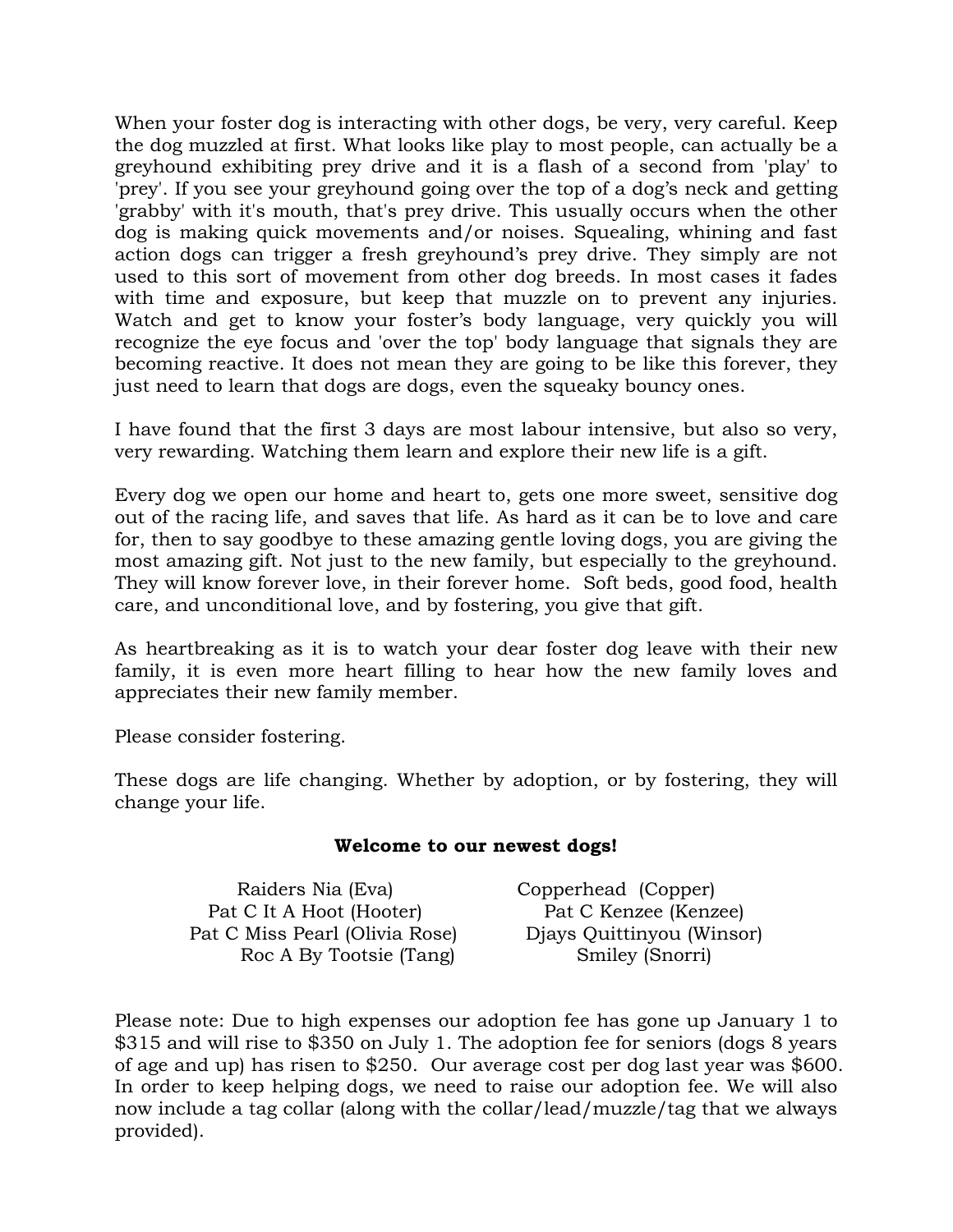#### **Cold weather tips**

If you have outside stairs, whether wood or concrete, purchase Eco-Traction from Home Hardware. One large bag will last more than a year. They may need to order it in for you. You sprinkle it (looks like rough sand) on your stairs and then even if they get frosty, they aren't slippery. One bag is much cheaper than the vet bills to stitch up a dog or cast a broken leg. You will need to sprinkle it more than once, as the wind will blow it off the stairs. This product was recommended to me several years ago, I bought it, used it, tested it, and it truly works to keep dogs from slipping on frosty stairs. Not sure about ice, but try it and test yourself first.

Got bored dogs but it's too cold to walk much? Take them for a drive, visit a friend, take them to a pet shop. Many pet stores are huge, allow dogs (on leash), and you can walk inside and let them select a toy or treat. Or look for a place near the water if you are on the west coast, as often it can be up to 10 degrees warmer at the water to go for a short walk. Play games with them inside. Take a towel and show them a treat, then show them you putting the treat under the towel. Let them get it out and eat it. You can do this with boxes, cups, towels, etc. You can purchase toys that when pushed by a dog, dispense treats. Another good inside game is hide and seek. You always get to hide.  $\odot$  Call them and when they find you, give them a little treat, then go hide again. This kind of inside game takes the edge off when you can't give them enough outside exercise.

#### *Rainbow Bridge Dogs we said goodbye to this past year*

M (Ashley) Farrah (Killer Eve) Bracken (Fastern Mymatrix) Zena Jack (LA Jack Squared Casey (PA's Caseyflyer) Coltan (Zoltan) Angie (Taking Names) Loveletter (Pat C Loveletter) Angie (Myokie Danelle) Diamond (PA's Diamond Gal) Patches (Pretty Patches) Niles (Expeditiousquest) Darrell (Darrell Hammond) Berry (Dutch Berretta) Skyla (Sissy) Selma Dawson (MP's Craig) Fly (Bodo) Ka (Kallie) Sara (Sahara) and Archie and Archie and Archie and Archie and Archie and Archie and Archie and Archie and Archie Pluto (Mickey) Joy (Miz Joy)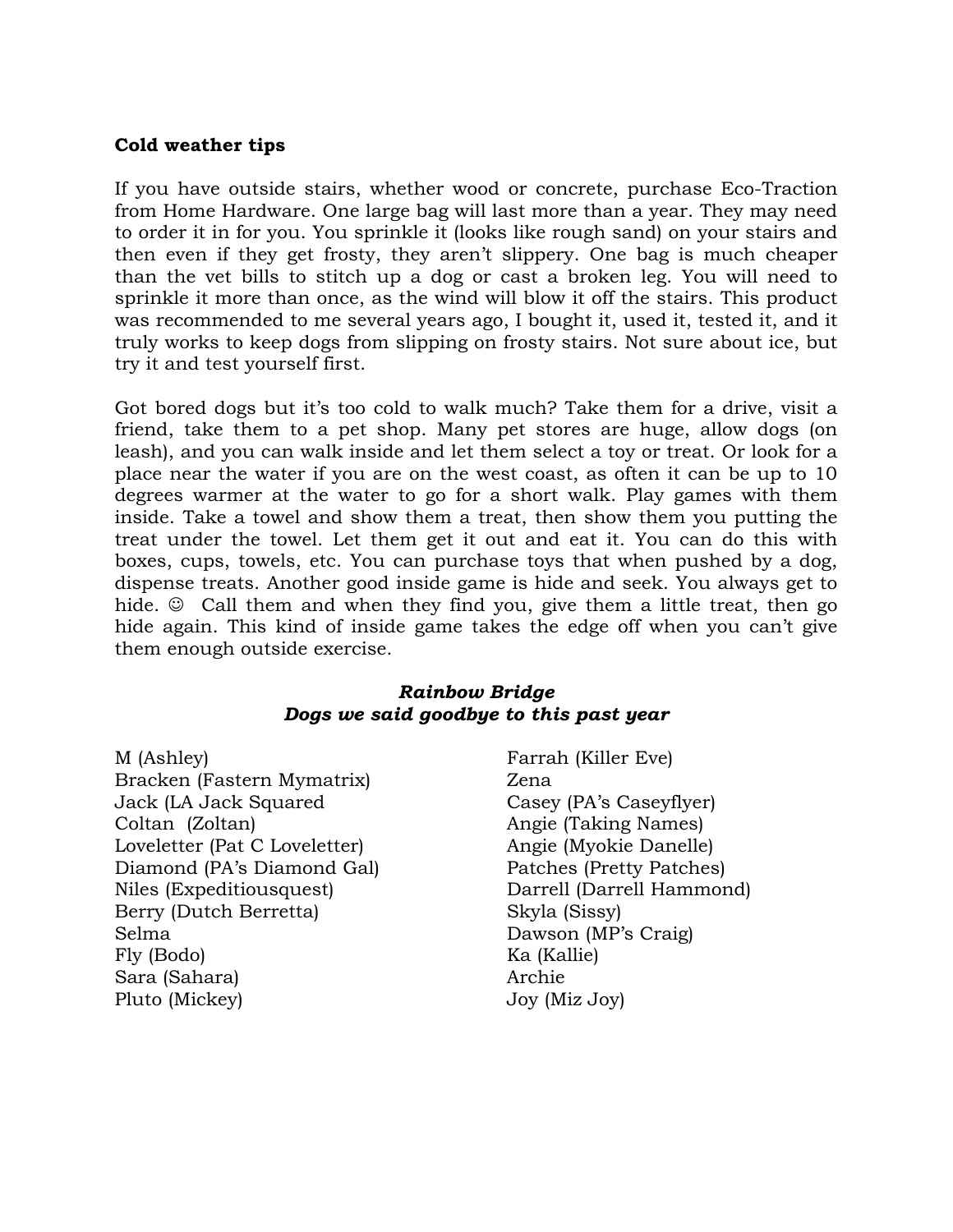### **Emergency Planning for you and your animals**

Before reading any farther, go do this: Type up a label that says:

## *In case of emergency, I have animals at home. Please call (insert phone number) to care for them.*

**Give a key to a** family member, friend or neighbor who knows your pets and can care for them in an emergency. Stick the label on your wallet or near your driver's licence – somewhere that emergency personnel would find it if you were in a car accident.

# **PRIOR PLANNING SAVES LIVES:**

Emergency planning for you and your animals *Maureen Nelms*

Hurricanes, floods, earthquakes, fires - any one of these things could mean you and your animals have to leave home immediately. What can you do to be prepared?

Try to anticipate what could happen in your area and plan for it. You should know exactly what you would do, where you would go, and how you would get there. "Hope for the best - plan for the worst" - old advice, but still sound.

- 1. ALWAYS fill your gas tank when it is half empty. In a mass evacuation, gas stations will either be closed or the gas will be for emergency vehicle use only.
- 2. Keep a flashlight plugged into a socket in your bedroom. These flashlights charge while plugged in and automatically come on when the power goes out. Even if they fall on the floor, they stay on so you can actually see where things are.
- 3. Have a grab'n go bag near your bed. If you are awakened in the middle of the night and told to evacuate, you can grab your bag and your animals, hop into your vehicle, and you're off. I use a gym bag filled with the following:
	- Heavy gloves and shoes (in case there is broken glass)
	- Flashlight and batteries (store the batteries in a sealed plastic bag)
	- Water you don't need a lot fill an empty gallon jug from the tap
	- Food juice, protein bars and dog biscuits are all that's required
	- Waterproof matches and candles
	- Orange garbage bags (these are highly visible & great to keep warm & dry)
	- Emergency blankets the little silver ones, sufficient for you & the dogs
	- Medication one week's worth of your medication & any your dogs take
	- Extra leashes your dogs should ALWAYS be wearing collars with tags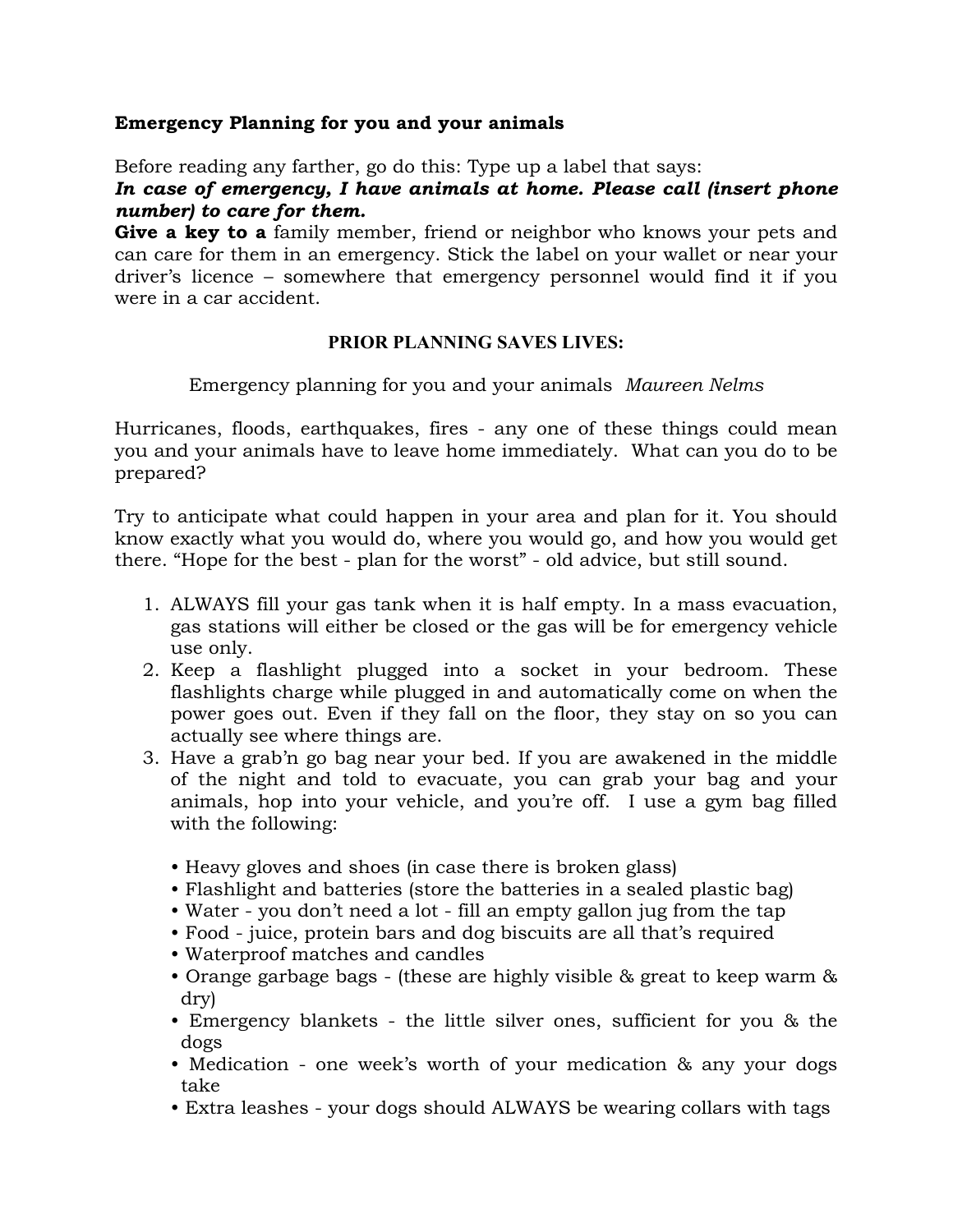- Laminated copies of important papers such as your dog's registration papers, vaccination records, your driver's license, birth certificate, etc.
- Quarters for pay phones and some bills for miscellaneous expenses
- Extra keys to your vehicle(s) and your home
- First aid kit with supplies for you and for your dogs
- A list of phone numbers of out-of-town friends and relatives that could provide a place to stay for you and your dogs
- Warm clothes for you (keep it simple)
- Photos of your dogs in case they get lost
- Plastic bags for picking up after the dogs
- 4. Not all emergencies happen when we're at home. Just in case I have to walk home (I'm not evacuating anywhere without my animals!), in the trunk of my car I have a backpack filled with the same things as my grab'n go bag with the addition of the following:
	- A wind up radio
	- A crowbar (this can be used as a tool or a defensive weapon)
	- Flares to put around my car when I leave it
	- Sweat pants (in case I am wearing a skirt) and a pair of sneakers
- 5. On a larger scale, I keep two big plastic garbage cans on wheels outside my house. These can be taken with me or in the event that an earthquake has made my home structurally unsafe, the cans should provide everything I need to survive with my animals. Yes - there will be shelters available. No - they will not accept animals. So if you have dogs, **you** will have to provide for them. There's more room in the large garbage cans so you can include many extra items such as:
	- Tarps perfect for temporary shelter
	- Rope
	- Hammer and nails, and other tools, such as an axe and a folding shovel
	- Lots more food for the dogs (dry food) and people dried soups, nuts, peanut butter, canned meats, fruits and vegetables
	- Can opener
	- Blankets real ones for me and for my dogs
	- Extra clothing for me and extra coats for the dogs
	- A larger first aid kit and first aid books for people and for canines
	- Prescription medications more for people and for the dogs
	- Towels
	- A whistle
	- Personal supplies such as toilet paper, toothpaste, soap, etc.
	- A deck of cards, paper and a pen, a couple of books.